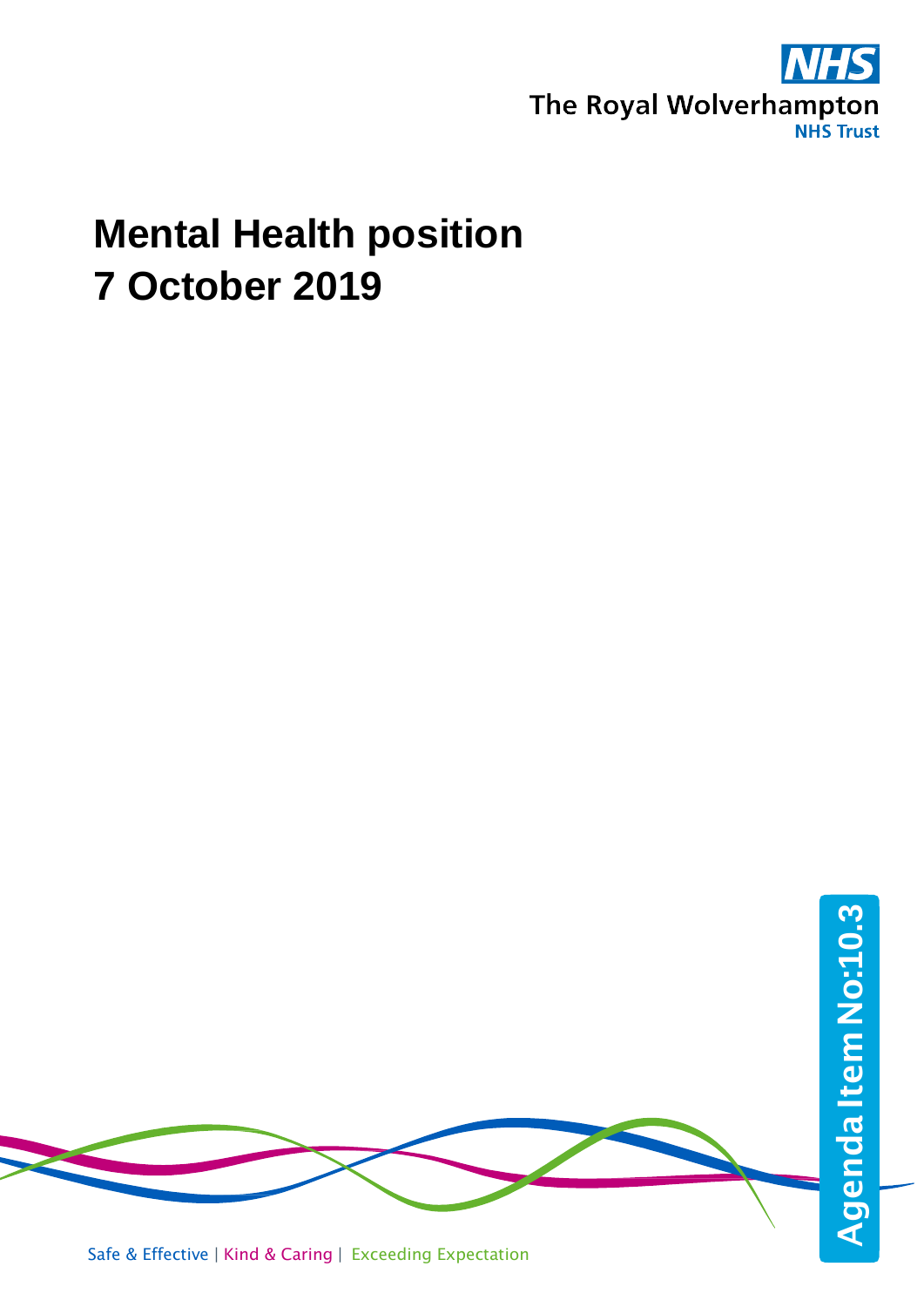**NHS** The Royal Wolverhampton

|  | ייטייו           |  |  |
|--|------------------|--|--|
|  | <b>NHS Trust</b> |  |  |

| <b>Trust Board Report</b>                                      |                                                                                                                                                                                                                                                                                                                                                                                                                                                                                                                                                                                                                                                                                                                                                                                                                                                                                                                                                                                                                                   |  |  |  |  |
|----------------------------------------------------------------|-----------------------------------------------------------------------------------------------------------------------------------------------------------------------------------------------------------------------------------------------------------------------------------------------------------------------------------------------------------------------------------------------------------------------------------------------------------------------------------------------------------------------------------------------------------------------------------------------------------------------------------------------------------------------------------------------------------------------------------------------------------------------------------------------------------------------------------------------------------------------------------------------------------------------------------------------------------------------------------------------------------------------------------|--|--|--|--|
| <b>Meeting Date:</b>                                           | 7 <sup>th</sup> October 2019                                                                                                                                                                                                                                                                                                                                                                                                                                                                                                                                                                                                                                                                                                                                                                                                                                                                                                                                                                                                      |  |  |  |  |
| Title:                                                         | <b>Mental Health Positon</b><br>Comprising:<br>The Trust current provision, education and evidence of mental health<br>provision.                                                                                                                                                                                                                                                                                                                                                                                                                                                                                                                                                                                                                                                                                                                                                                                                                                                                                                 |  |  |  |  |
| <b>Executive</b><br><b>Summary:</b>                            | Key updates in this report include:<br>Mental health has been a continued thread throughout the 2019 CQC<br>Well Led inspection process.<br>There are two briefing papers available detailing the standards that<br>$\bullet$<br>the CQC inspectors will assess against. One is relating to the general<br>acute hospital environment, the other, the emergency department.<br>The Trust has a comprehensive range of education and services that<br>$\bullet$<br>support mental health crisis and conditions<br>Through the process of matching this provision against the CQC<br>$\bullet$<br>standards a number of improvements have been identified.<br>A steering group has been established to monitor progress and future<br>developments.<br>Expert guidance support and mentorship on the future of mental<br>health provision and structure in the Trust is being sought.                                                                                                                                               |  |  |  |  |
| <b>Action</b><br><b>Requested:</b>                             | Receive and note.                                                                                                                                                                                                                                                                                                                                                                                                                                                                                                                                                                                                                                                                                                                                                                                                                                                                                                                                                                                                                 |  |  |  |  |
| For the attention<br>of the Board                              | As below                                                                                                                                                                                                                                                                                                                                                                                                                                                                                                                                                                                                                                                                                                                                                                                                                                                                                                                                                                                                                          |  |  |  |  |
| <b>Assure</b>                                                  | The Trust has a comprehensive range of education and services that<br>$\bullet$<br>support mental health crisis and conditions including provision of services<br>by mental health providers.                                                                                                                                                                                                                                                                                                                                                                                                                                                                                                                                                                                                                                                                                                                                                                                                                                     |  |  |  |  |
| <b>Advise</b>                                                  | The Trust has a comprehensive range of education and services that<br>$\bullet$<br>support mental health crisis and conditions including provision of services<br>by mental health providers.                                                                                                                                                                                                                                                                                                                                                                                                                                                                                                                                                                                                                                                                                                                                                                                                                                     |  |  |  |  |
| <b>Alert</b>                                                   | CQC have advised that they are not confident that the Trust has an<br>$\bullet$<br>effective system of assurance or oversight of the mental health agenda.<br>There is no consistent training for managers' on-call who would be asked<br>to support the safe application of the mental health act.<br>There is a gap in the provision of services for 16 and 17 year olds in<br>$\bullet$<br>Staffordshire which will addressed as part of STP standardisation.<br>Children placed in care in Wolverhampton from other local authorities<br>$\bullet$<br>have varying levels of Children's and Adolescent Mental Health Service<br>(CAMHS) support, it is often these children that require an admission to a<br>bed in RWT following a mental health (MH) crisis and can be very difficult<br>to discharge.<br>Wolverhampton stands out as a poor performer in the number of 8 and<br>٠<br>12 hour ED breaches due the inability to find a Tier 4 MH bed. The CCG<br>are working to improve this with the team in ED and BCPFT. |  |  |  |  |
| <b>Author + Contact</b><br><b>Details:</b>                     | Vanessa Whatley - Deputy Chief Nurse<br>Tel 01902 695968<br>Email Vanessa.whatley@nhs.net                                                                                                                                                                                                                                                                                                                                                                                                                                                                                                                                                                                                                                                                                                                                                                                                                                                                                                                                         |  |  |  |  |
| <b>Links to Trust</b><br><b>Strategic</b><br><b>Objectives</b> | 1. Create a culture of compassion, safety and quality<br>2. Proactively seek opportunities to develop our services<br>3. To have an effective and well integrated local health and care system that<br>operates efficiently                                                                                                                                                                                                                                                                                                                                                                                                                                                                                                                                                                                                                                                                                                                                                                                                       |  |  |  |  |
| <b>Resource</b><br>Implications:                               | None                                                                                                                                                                                                                                                                                                                                                                                                                                                                                                                                                                                                                                                                                                                                                                                                                                                                                                                                                                                                                              |  |  |  |  |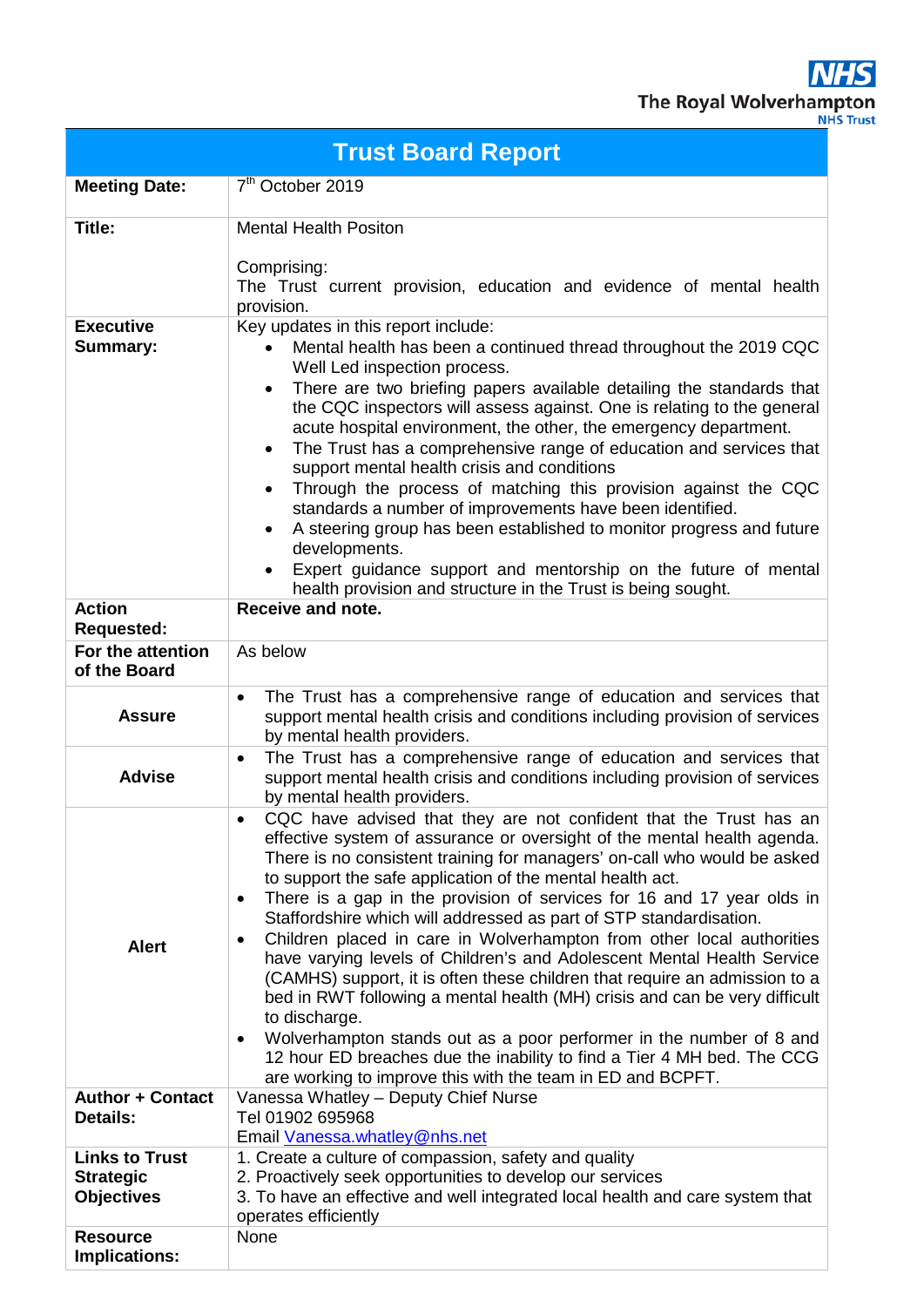$\mathbb{R}$ 

| <b>Report Data</b><br><b>Caveats</b>           | This is a positon statement as developed by a group of trust staff using<br>current knowledge. There may be additional information the group is not<br>aware of as further enquiry takes place.                                                                                                                                                                                                                                                                                                                                                                                                                                                                                              |  |  |
|------------------------------------------------|----------------------------------------------------------------------------------------------------------------------------------------------------------------------------------------------------------------------------------------------------------------------------------------------------------------------------------------------------------------------------------------------------------------------------------------------------------------------------------------------------------------------------------------------------------------------------------------------------------------------------------------------------------------------------------------------|--|--|
| <b>CQC Domains</b>                             | Safe: patients, staff and the public are protected from abuse and avoidable<br>harm.<br><b>Effective:</b> care, treatment and support achieves good outcomes, helping<br>people maintain quality of life and is based on the best available evidence.<br>Caring: Staff involve and treat everyone with compassion, kindness, dignity<br>and respect.<br>Responsive: services are organised so that they meet people's needs.<br>Well-led: the leadership, management and governance of the organisation<br>make sure it's providing high-quality care that's based around individual<br>needs, that it encourages learning and innovation, and that it promotes an<br>open and fair culture. |  |  |
| <b>Equality and</b><br><b>Diversity Impact</b> | No negative impact.                                                                                                                                                                                                                                                                                                                                                                                                                                                                                                                                                                                                                                                                          |  |  |
| <b>Risks: BAF/TRR</b>                          | TRR 3644 - currently amber risk (9)                                                                                                                                                                                                                                                                                                                                                                                                                                                                                                                                                                                                                                                          |  |  |
| <b>Risk: Appetite</b>                          |                                                                                                                                                                                                                                                                                                                                                                                                                                                                                                                                                                                                                                                                                              |  |  |
| <b>Public or Private:</b>                      | Public                                                                                                                                                                                                                                                                                                                                                                                                                                                                                                                                                                                                                                                                                       |  |  |
| <b>Other formal</b><br>bodies involved:        | <b>Mental Health Steering Group</b>                                                                                                                                                                                                                                                                                                                                                                                                                                                                                                                                                                                                                                                          |  |  |
| <b>References</b>                              | Mental Health Act 1983                                                                                                                                                                                                                                                                                                                                                                                                                                                                                                                                                                                                                                                                       |  |  |
| <b>NHS</b><br><b>Constitution:</b>             | In determining this matter, the Board should have regard to the Core<br>principles contained in the Constitution of:<br>High standards of excellence and professionalism<br>$\bullet$<br>Service user preferences<br>$\bullet$<br>Cross community working<br>$\bullet$<br><b>Best Value</b><br>Accountability through local influence and scrutiny                                                                                                                                                                                                                                                                                                                                           |  |  |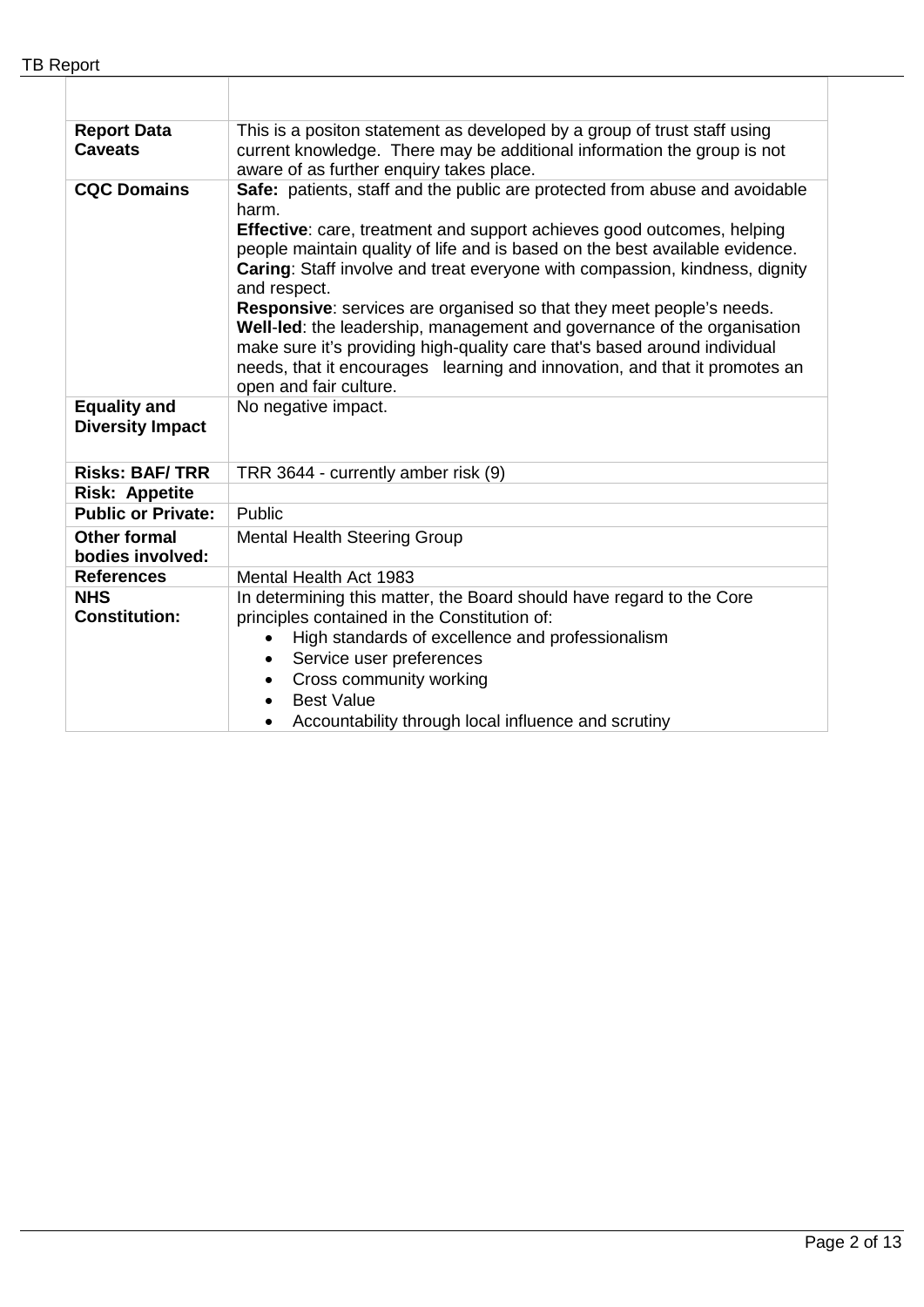# **Report Details**

## **Introduction**

Informal feedback from the Care Quality Commission (CQC) following the RWT Well Led inspection in September 2019 includes that inspectors were not confident that the Trust has an effective system of assurance or oversight of the mental health agenda, indicating that a more structured approach is required from wards and departments to the Board. Despite this there is a large amount of co-ordination and resources and a Mental Health Steering Group has been established to oversee further structure and developments. This paper therefore gives a current position and further updates to the Board will be provided.

A scoping of current mental health provision, education and evidence in RWT has been undertaken by a group representing key areas (see appendix 1).

Patients, both adult and children, at RWT may present with mental health issues that require attention or referral in addition to their physical health needs. The mental health provider for the Wolverhampton is the Black Country Partnership NHS Foundation Trust (BCPFT). Mental health services for RWT are largely provided by BCPFT, and are commissioned on our behalf by Wolverhampton CCG. However, the Drug and Alcohol Liaison Team (DALT) are commissioned from Birmingham and Solihull Mental Health NHS Foundation Trust. In addition the Trust has a large number of patients from Staffordshire where the mental health provider is Midlands Partnership NHS Foundation Trust and Walsall and Dudley, provided by Dudley and Walsall Mental Health Partnership NHS Trust but no services are directly commissioned for RWT.

#### **Adult services**

There is a nurse led adult Mental Health Liaison Team, based in the Urgent and Emergency Care Centre. This is a seven day service and usually sees adults with mental health conditions within 1 hour of referral in the Emergency Department. They are also available to provide advice, education and support to staff caring for patients on wards or other Trust services. An older persons Psychiatrist forms part of the team and is available to support older people in the Trust. In addition there is small drugs and alcohol liaison service (DALT) service commissioned and the Trust employs three learning disability nurses and two specialist dementia nurses. There is a dedicated perinatal mental health clinic at RWT receiving over 200 referrals since establishment 12 months ago.

Psychological services are available to patients in oncology and haematology. In addition haem/onc staff has clinical supervision and level 2 training for Haem/Oncology clinical nurse specialists available. Physical Health Psychologists cover amputation, stroke, renal, chronic pain, dental, adult diabetes, cardio rehab, respiratory and post ICU. All services are commissioned from BCPFT.

There is a 136 ageless suite at Penn Hospital (BCPFT) which provides a place of safety for adults or children with a mental health crisis.

### **Children and Adolescent Services**

There is a city-wide Child and Adolescent Mental Health Services (CAMHS), provided by BCPFT. The RWT children's services refer to the CAMHS crisis team for assessment of mental health problems. From Monday  $9<sup>th</sup>$  September they are also based in the UECC from 8am to 8pm, providing the same level of service as the adult team to under 18 year olds, improving the response times in ED and access by children's services. This service will see any children and will work with teams in other trusts to facilitate safe onwards care.

The 0-19 service has had recent focus on mental health and provided specific training for health visitors and the partnering families' team who have a lead practitioner specialising in mental health.

Although the nearest inpatient Tier 4 CAMHS beds for children are at Park view which is in Birmingham, when a bed is required the information is forwarded to NHSE/I and provision is reviewed via the national database along with the specific needs of the child and the best placement option is determined.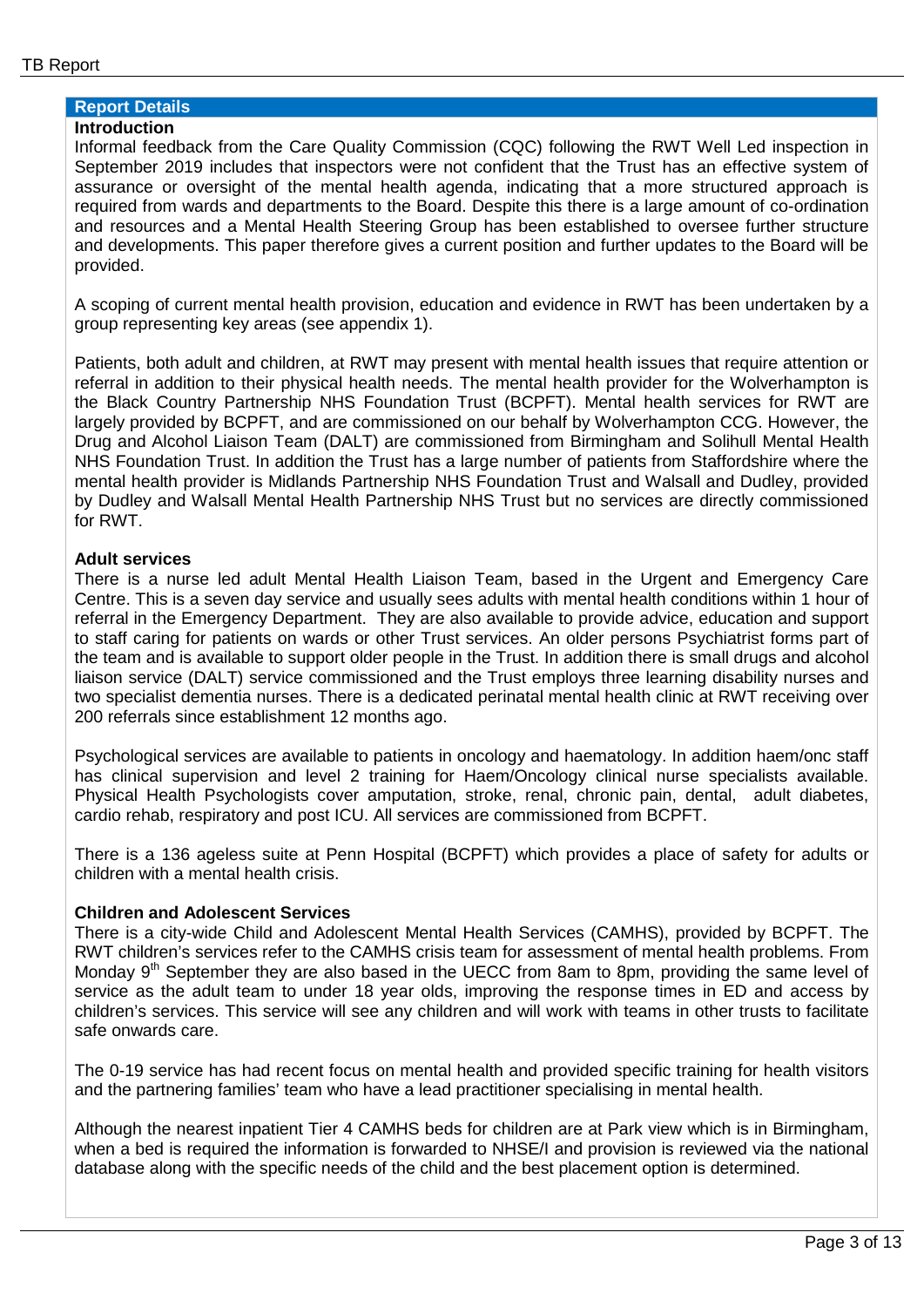#### **Learning Disability and Autism (0-25years)**

There is a city-wide autism strategy (all ages). RWT has a special education needs and disability (SEND) lead doctor. This work is structured into the individual's job plan where there is a clear outline of responsibilities. Young people with LD or autism have an annual health check by their GP (under 14's) or the community paediatricians (from 14yrs).

RWT has recently invested in expanding the LD nursing team, one LD nurse is now responsible for providing advice and support to children's services, and there is now a flagging system to ensure that all people with a LD are visited and supported. The electronic flagging system at the present time does not cover people with autism. The department supports multi-centre research projects to ensure that there is a growing evidence base for the care of people with Autism and is developing a proposal for an autism specialist in the Trust.

Ofsted and CQC jointly inspect local areas to see how well they fulfil their responsibilities for children and young people with special educational needs and/or disabilities. This inspection is imminent in Wolverhampton and will be led by the local authority.

The Trust has applied the recommendations from the Learning Disabilities Mortality Review (LeDeR) and LD nurses are included in membership of the End of Life Group and the Mortality Review Group.

#### **Policies**

The ligature policy (Aug 19), describes prevention and action in the event of a ligature incident, the restraint policy (July 19), describes processes for physical restraint if required. Adult and children's safeguarding policies are also in place and current supporting the use of Deprivation of Liberty Safeguards (DoLS). There are also a range of standard operating procedures in the Trust. These are pulled together in to one guidance documents for ease of access: provide support for staff in the application of the mental health act, accessing patient information and advice and support and training for staff [http://intranet/mental\\_health.aspx](http://intranet/mental_health.aspx) .

#### **Education**

There are 50 mental health first aiders in the Trust providing a network of support to staff.

BCPFT provides training to staff on crisis management, particularly in ED. Maternity has had a specific focus on MH training, a private provider has been arranged to provide a full days training on perinatal mental health as part of the Better Births initiative. Fourteen members of the 0-19 service have received training from the Charlie Waller Foundation, who provides specific training for those working with children and young people to improve their the confidence in opening a conversation and give vital first-line support to stay mentally well. Dementia training (L1) is delivered to all new starters on induction and drug and alcohol and LD training to all nursing staff on nurse induction. Conflict training is mandatory for all frontline staff and 15 people will receive specialist ligature training in September to enable them to train others in the use of ligature cutters to support the policy. Further educational sessions are in development including L1 MH awareness on induction and Board development. Other training is accessed through the KITE site on the intranet and includes suicide awareness.

#### **Staff Health and Well-being**

A strategic plan, due for presentation at TMC on  $27<sup>th</sup>$  September and Trust Board on  $7<sup>th</sup>$  October, details the proposed offer to support staff's emotional and physical wellbeing, as well as those experiencing mental health challenges. The plan aspires to offer a range of psychological interventions and includes many approaches already available to employees.

#### **Trust Board Leadership**

There a names Executive for mental health, The Chief Nurse who is trained in mental health awareness. A Board Development Session is planned for January to develop the knowledge of the wider Board.

#### **Current risks and issues**

- The Trust does not have a specific suit of KPI's to monitor mental health; this will be developed along with a policy to enhance the governance framework.
- There is a commissioning gap in South Staffordshire in the children's crisis team provision for 16 and 17 year olds. The STP is working to develop a core commissioning arrangement for mental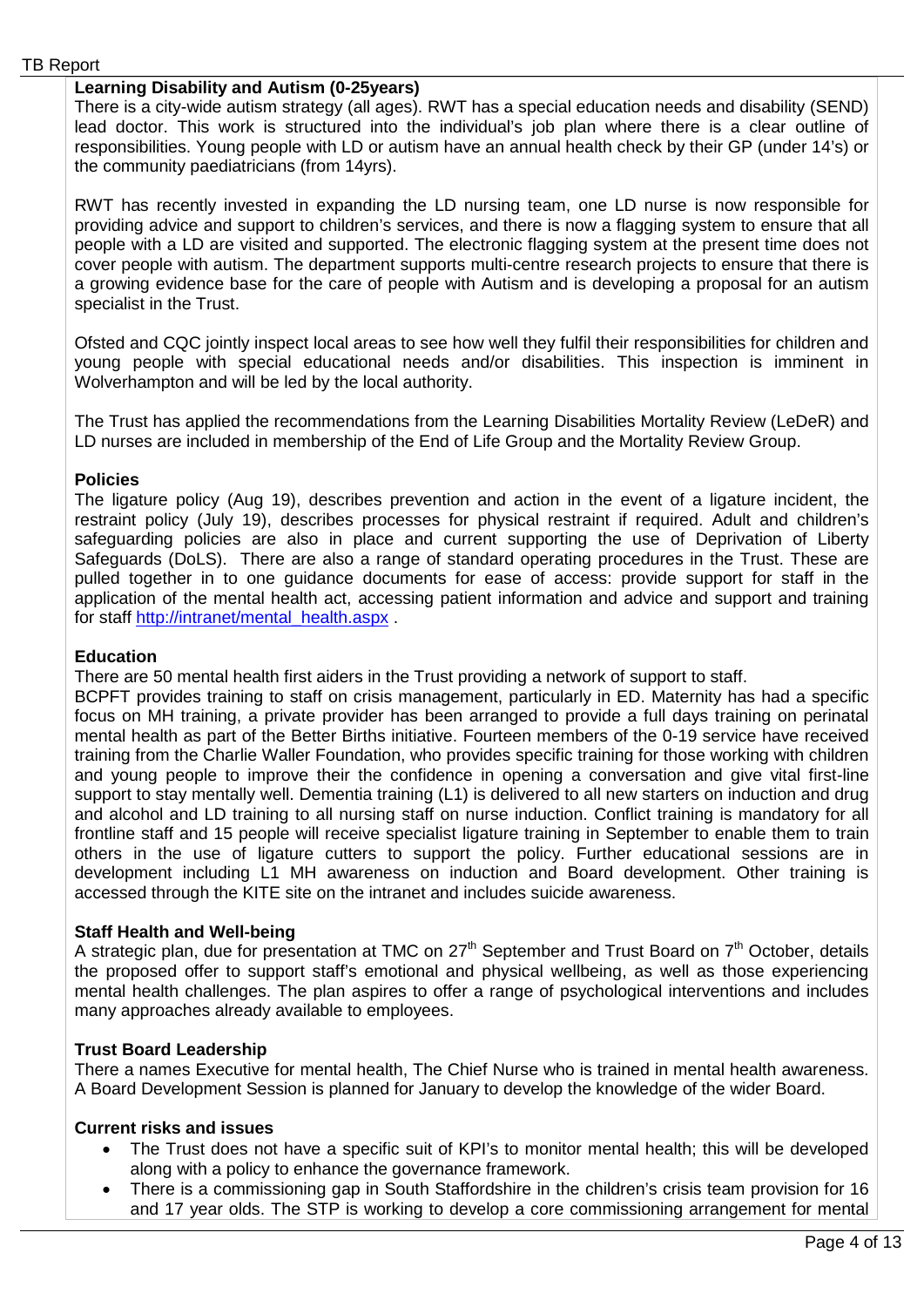health provision, but this issue remains a risk until this is in place.

- Children placed in care in Wolverhampton from other local authorities have varying levels of CAMHS support, it is often these children that require an admission to a bed in RWT following a MH crisis and can be very difficult to discharge.
- Wolverhampton stands out as a poor performer in the number of 8 and 12 hour ED breaches due the inability to find a Tier 4 MH bed. The CCG are working to improve this with the team in ED and BCPFT.

#### **Key actions**

Attached is a draft action plan (appendix 1) to be discussed and agreed at the next Mental Health Group.

The three key actions are:

- Develop a metal health policy
- Undertake training needs analysis including all staff groups
- Establish links with mental health specialists to gain clarity on a robust and suitable structure around mental health for the Trust.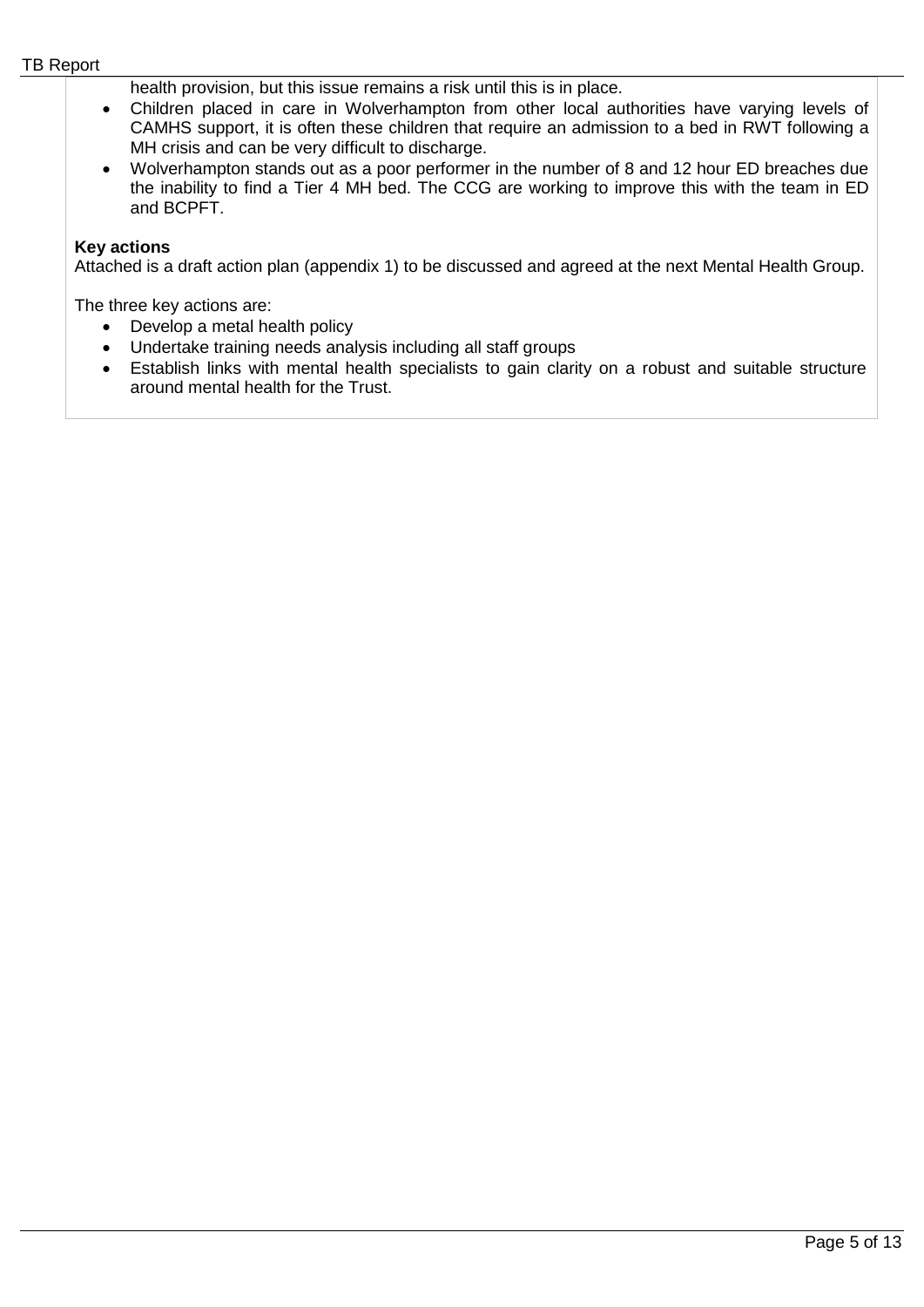

# **Appendix 1**

|   |                                                                                                            |                                                  | <b>AREAS FOR ACTION, PLAN AND ASSURANCE</b>                                                                     |                                                               |                    |                                   |
|---|------------------------------------------------------------------------------------------------------------|--------------------------------------------------|-----------------------------------------------------------------------------------------------------------------|---------------------------------------------------------------|--------------------|-----------------------------------|
|   | <b>Standard</b>                                                                                            | <b>Current position</b>                          | <b>Additional steps required</b>                                                                                | <b>Assurance</b>                                              | <b>Target date</b> | <b>Lead</b>                       |
| 1 | There is governance<br>structure that supports<br>MH knowledge and best<br>practice from ward to<br>Board. | Executive lead is in place - Prof Cannaby        | <b>MH Policy to be</b><br>developed.                                                                            | Policy published on intranet                                  | 01/12/2019         | <b>Deputy Chief Nurse</b><br>(VW) |
|   |                                                                                                            | Governance structure is in place                 | KPI's to be<br>developed/amend<br>governance structure                                                          | <b>KPI's monitored via SG</b><br><b>Operational Group</b>     | 01/12/2019         | <b>Deputy Chief Nurse</b><br>(VW) |
|   |                                                                                                            | Senior Medical Lead (Dr Brian McKaig)            | People presenting<br>with $MH - did$ they meet the<br>waiting times.                                            | <b>KPI's monitored via SG</b><br><b>Operational Group</b>     | 01/12/2019         | <b>Deputy Chief Nurse</b><br>(VW) |
|   |                                                                                                            | Serious SOPs & guidance are in a<br>guideline.   | <b>Regular Board</b><br>Reporting plan                                                                          | <b>Board attendance</b><br>records/plan                       | 01/10/2019         | <b>Trust Secretary</b>            |
|   |                                                                                                            | Commissioners are supportive of the<br>MH agenda | Meet with<br>commissioners to<br>understand future MH plans<br>and opportunities and<br>update plan accordingly | Telephone discussions week<br>commencing 02/09/19             | Completed          | Deputy Chief Nurse<br>(VW)        |
|   |                                                                                                            |                                                  | The Board have current<br>knowledge of safeguarding<br>and children's and young<br>persons                      | Board development<br>delivered August 19                      | Completed          | Head of Nursing -<br>Safeguarding |
|   |                                                                                                            |                                                  | Meet with<br>commissioners to<br>understand future MH plans<br>and opportunities and<br>update plan accordingly | <b>Children's commissioning</b><br>telephone meeting 06/09/19 | 15/09/2019         | <b>Deputy Chief Nurse</b><br>(VW) |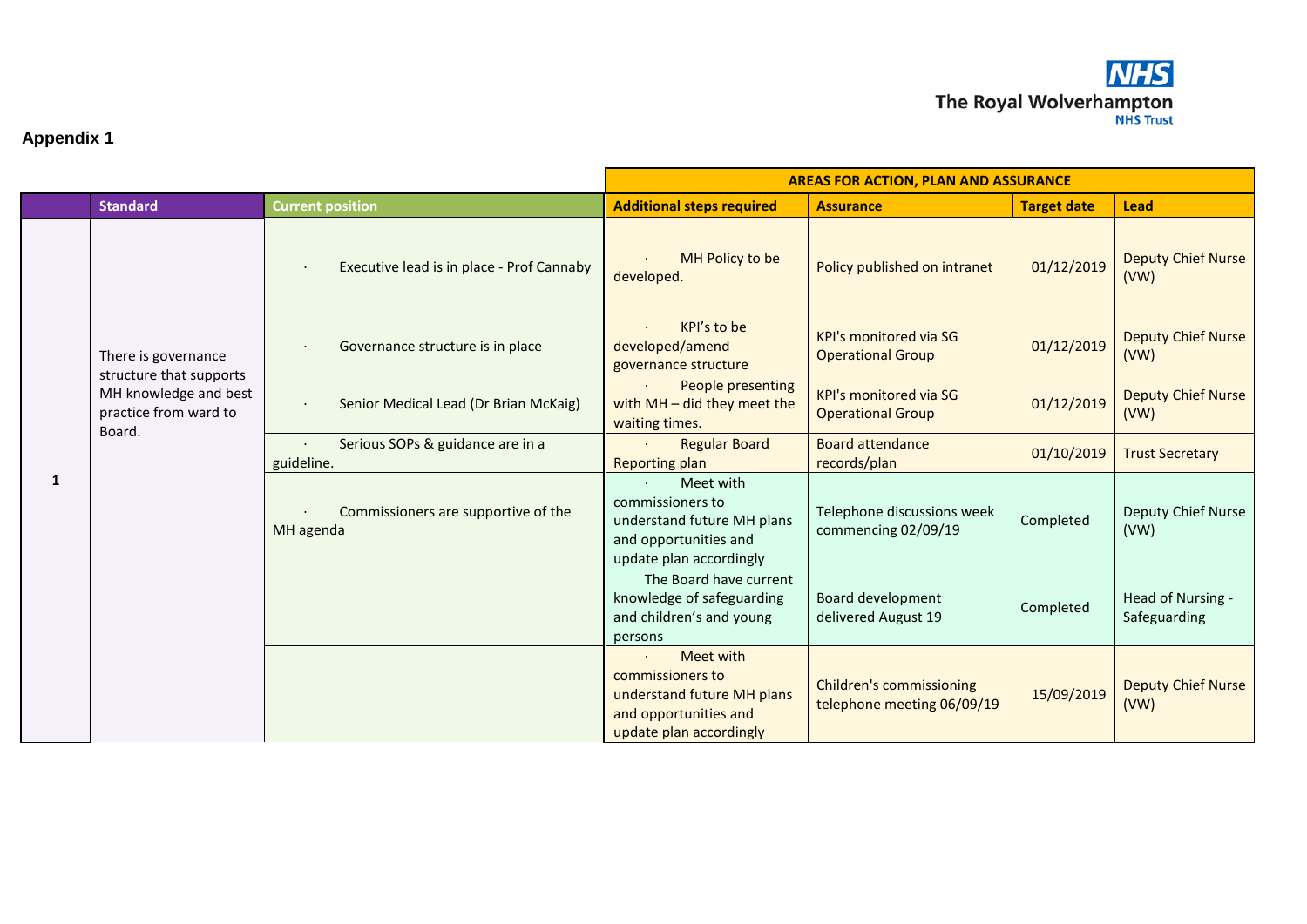|              | <b>RWT staff members</b><br>have appropriate<br>knowledge/competency<br>on mental health<br>conditions and<br>management including<br>the Mental Health Act. | Maternity - Perinatal Mental Health<br>Clinic running for 12 months as one of the "Better<br>Birth Report recommendations. It has had over 200<br>referrals over the last 12 months. We believe this is<br>a leading development in the region.                                                                                                                                   | Improve on call<br>managers awareness of<br>application of the Mental<br>Health Act (136/5(2)/17) and<br>what this means for<br>practitioners and managers<br>including the differences<br>between mental health act<br>and DOLS.     | 100% on call managers have<br>been trained                                                                                                 | 01/04/2020 | Group manager<br>Emergency<br>Medicine.  |
|--------------|--------------------------------------------------------------------------------------------------------------------------------------------------------------|-----------------------------------------------------------------------------------------------------------------------------------------------------------------------------------------------------------------------------------------------------------------------------------------------------------------------------------------------------------------------------------|---------------------------------------------------------------------------------------------------------------------------------------------------------------------------------------------------------------------------------------|--------------------------------------------------------------------------------------------------------------------------------------------|------------|------------------------------------------|
|              |                                                                                                                                                              | The 0-19 service supports post-natal mental<br>health.                                                                                                                                                                                                                                                                                                                            | Develop x2 SOPs<br>Process for patient who<br>1)<br>is requires the application of<br>the mental health act<br>(sectioned) on site.<br>Process for patient who<br>2)<br>is admitted whilst under<br>mental health act<br>(sectioned). | <b>SOPs published</b>                                                                                                                      | 01/12/2019 | <b>Matron Emergency</b><br>Medicine.     |
| $\mathbf{2}$ |                                                                                                                                                              | Maternity - Black Country STP manager<br>for the perinatal mental health service has agreed<br>to provide training for midwives and other<br>members of the MDT. 4 sessions over the coming<br>year with the first session booked for 15th<br>November 2019, which will look at different<br>mental health conditions, referral pathway and<br>support available for these women. |                                                                                                                                                                                                                                       | Safeguarding compliance is<br>>85% for Children L1,2,<br>Adults L1,2, Prevent, MCA<br><b>DOLS</b>                                          | Completed  | Head of Nursing -<br>Safeguarding        |
|              |                                                                                                                                                              | Safeguarding training has good<br>compliance and covers DOLS                                                                                                                                                                                                                                                                                                                      |                                                                                                                                                                                                                                       | Safeguarding compliance is<br><85% for Children L3 (e-<br>learning) 69.8 L3 face2face<br>83.1%, Adults L3 84.2%,<br><b>Adults L4 83.3%</b> | 01/04/2020 | <b>Head of Nursing -</b><br>Safeguarding |
|              |                                                                                                                                                              | Dementia training Level 1 is delivered to<br>all new starters on induction.                                                                                                                                                                                                                                                                                                       |                                                                                                                                                                                                                                       |                                                                                                                                            |            |                                          |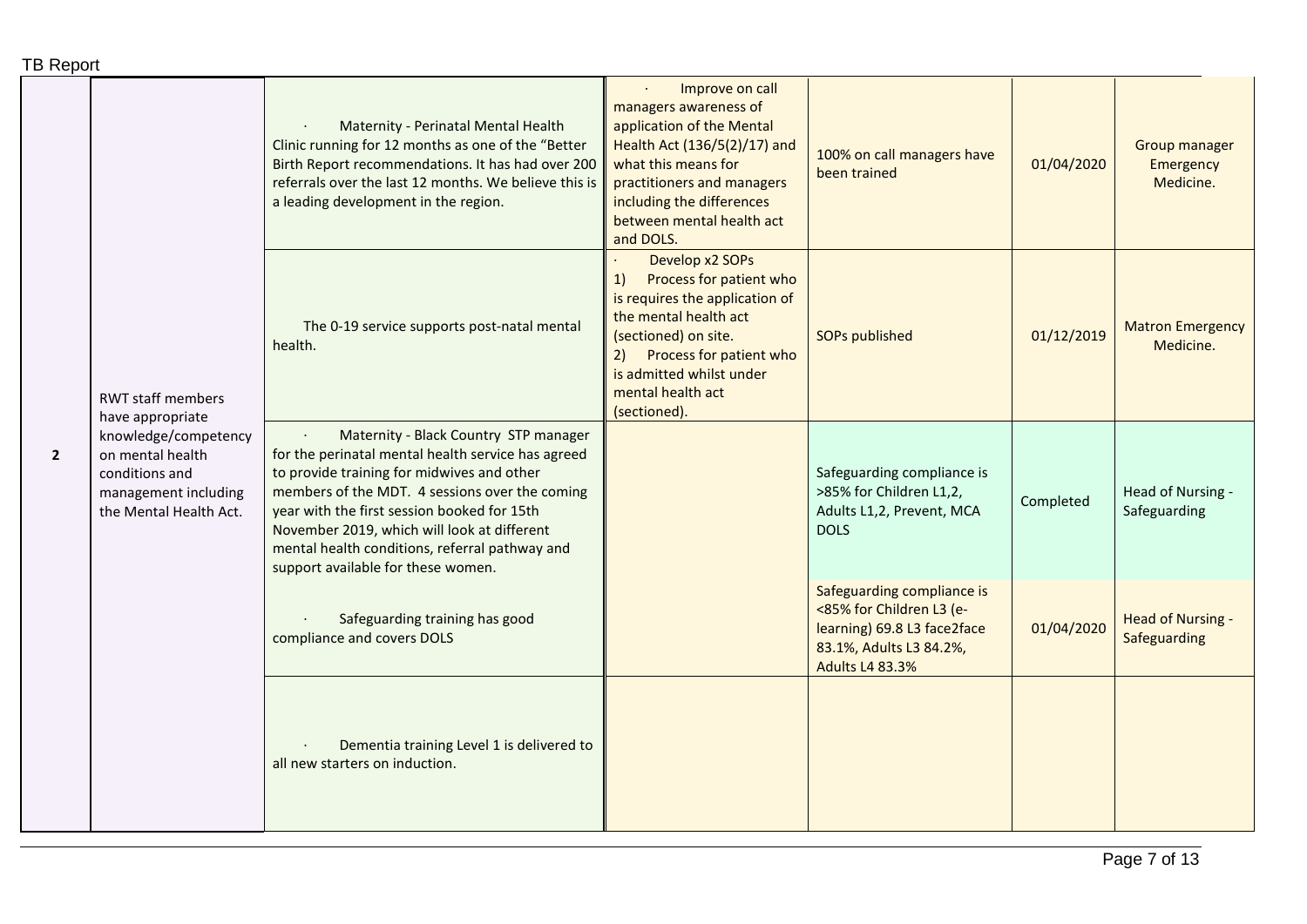| <b>TB Report</b>                                                                                                                                                                                                                                                                                                                                                                                                                 |                                                                                                                            |                                                      |            |                                        |
|----------------------------------------------------------------------------------------------------------------------------------------------------------------------------------------------------------------------------------------------------------------------------------------------------------------------------------------------------------------------------------------------------------------------------------|----------------------------------------------------------------------------------------------------------------------------|------------------------------------------------------|------------|----------------------------------------|
| Suicide awareness training is available to all<br>staff via KITE site<br>http://intranet.xrwh.nhs.uk/kitenew/pdf/Suicide%<br>20Awareness.pdf                                                                                                                                                                                                                                                                                     | Level 1 Mental<br><b>Health awareness training</b><br>for all staff to be integrated<br>in to trust induction<br>programme | Induction programme                                  | 01/04/2019 | <b>Head of Education</b>               |
| Drug and Alcohol treatment on nurse<br>induction since                                                                                                                                                                                                                                                                                                                                                                           | Session on MH<br>first aid to be delivered on<br>Board Away Day.                                                           | <b>Completion of board away</b><br>day & programme.  | 01/04/2020 | <b>Head of Education</b>               |
| LD on nurse induction since 2018                                                                                                                                                                                                                                                                                                                                                                                                 | $\bullet$ .<br><b>Training Deputy</b><br>MD & CNO in MH First aid.                                                         | Training completed 18/09/19                          | 18/09/2019 | Sarah Birchill                         |
| Care certificate (HCA's) delivers training<br>including LD, dementia and mental health<br>awareness                                                                                                                                                                                                                                                                                                                              | ED to assign a<br>senior member of medical<br>staff as mental health lead.                                                 | Named person                                         | 18/09/2019 | <b>Deputy MD</b>                       |
| Fourteen members of the 0-19 service<br>have received training from the Charlie Waller<br>Foundation                                                                                                                                                                                                                                                                                                                             | <b>Chemical restraint</b><br>guidelines                                                                                    | <b>Guidance published</b>                            | 01/12/2019 | Named Dr for<br>Safeguarding<br>adults |
|                                                                                                                                                                                                                                                                                                                                                                                                                                  | <b>Business case for</b><br>additional ligature cutters                                                                    | <b>Contract and Commissioning</b><br>meeting minutes | 01/12/2019 | <b>Nursing Quality</b><br><b>Team</b>  |
| Conflict resolution training is provided<br>to frontline staff.                                                                                                                                                                                                                                                                                                                                                                  | Raise the<br>awareness of MH Training<br>provision through trust wide<br>comms.                                            | <b>Comms</b>                                         | 01/10/2019 | <b>Comms lead</b>                      |
| Restraint policy due for publication<br>10/09/19                                                                                                                                                                                                                                                                                                                                                                                 | <b>Launch Restraint</b><br>policy                                                                                          | <b>Comms</b>                                         | 01/10/2019 | <b>Nursing Quality</b><br>Team         |
| New Ligature policy published Aug 19                                                                                                                                                                                                                                                                                                                                                                                             |                                                                                                                            |                                                      |            |                                        |
| Ligature training: 15 places on the<br>training on 11th September allocated to high risk<br>areas. Staff from AMU, C41, A21, C21, WPNRU,<br>ESU, D7, Maternity, security are attending, Moving<br>and handling is attending for information only as<br>she can cascade information to all link trainers and<br>through moving and handling training. ED staff<br>were trained last year. A register of those trained<br>be held. |                                                                                                                            | Register of trained persons.                         | 12/09/2019 | <b>Nursing Quality</b><br>Team         |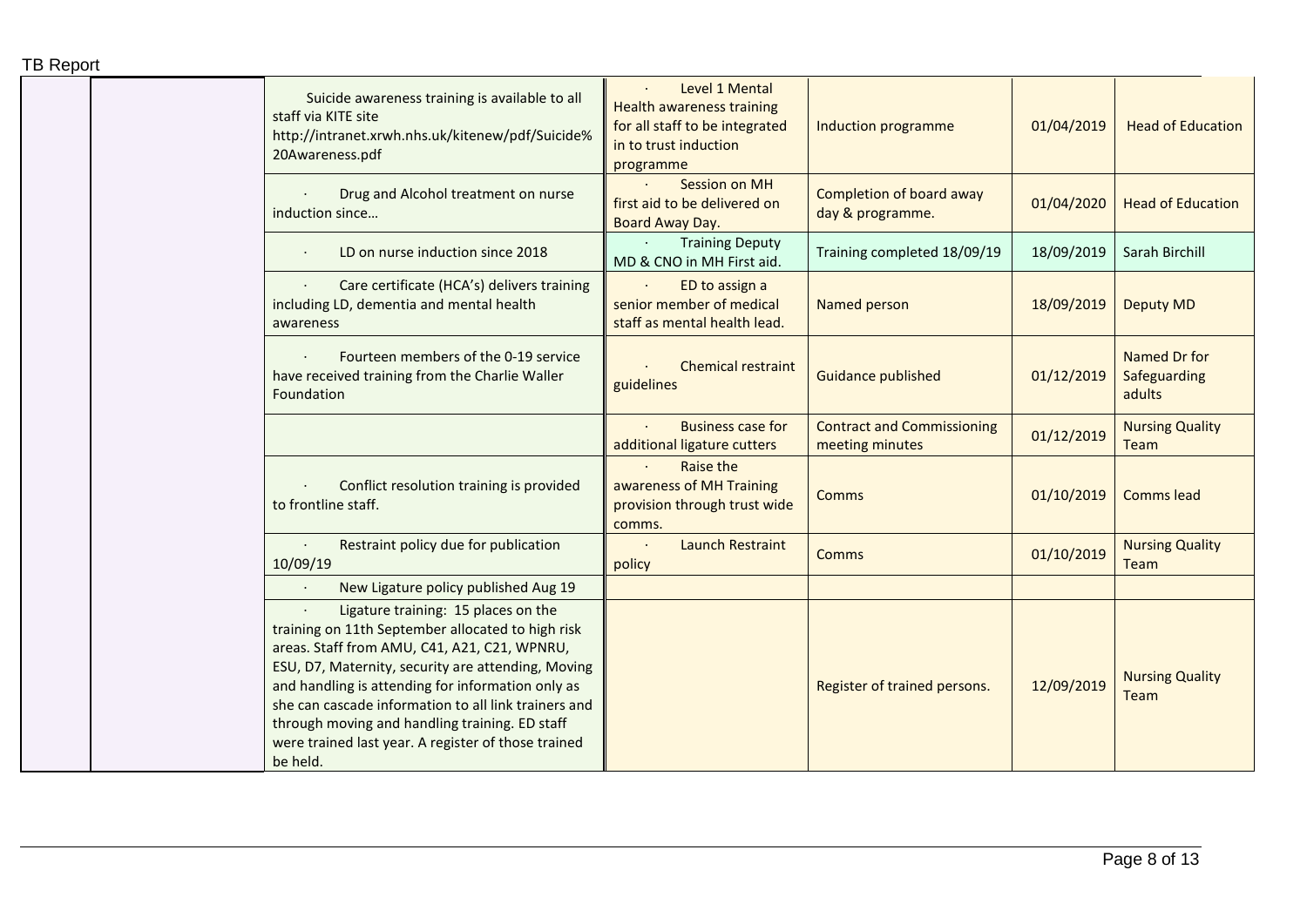|  | <b>TB Report</b> |
|--|------------------|
|--|------------------|

|                         | The Emergency                                       | The CCG holds a contract with BCP to<br>provide the Mental Health Liaison nurse led service<br>(BCP 24/7 based in the UECC. This supports<br>effective rapid triage of patients with mental<br>health illness and clear pathways in ED and wards. | <b>Observation policy</b><br>for patients with mental<br>health conditions in ED                                    | Revised policy published                         | 30/09/2019 | <b>Group manager</b><br>Emergency<br>Medicine.                    |
|-------------------------|-----------------------------------------------------|---------------------------------------------------------------------------------------------------------------------------------------------------------------------------------------------------------------------------------------------------|---------------------------------------------------------------------------------------------------------------------|--------------------------------------------------|------------|-------------------------------------------------------------------|
|                         |                                                     | CAHMS will be present in ED and for<br>support to other services 8-8 to see all children<br>where there are mental health issues,<br>Wolverhampton & other boroughs, commissioned<br>by W'ton CCG commenced Monday 9th<br>September.              | Information is<br>available to informal patients<br>to say that they can leave the<br>area freely.                  | Information leaflet ratified<br>and communicated | 01/12/2019 | <b>Matron Emergency</b><br><b>Services</b>                        |
| $\overline{\mathbf{3}}$ |                                                     | There is a supportive and positive<br>relationship between ED and the Liaison Team.                                                                                                                                                               | Discussions are<br>anticipated on CAHMS being<br>a up to 25 year service (new<br>legislation guidelines<br>planned) | evidence of discussion and<br>conclusion         | 01/04/2020 | <b>Divisional Medical</b><br>Director (paeds)<br>Div <sub>3</sub> |
|                         | Department will offer<br>high quality, safe care to | The Liaison Team has expertise includes<br>older adult specialists - see further below.                                                                                                                                                           |                                                                                                                     |                                                  |            |                                                                   |
|                         | patients with mental<br>health conditions           | Any patient in crisis can be seen, others<br>will be signposted to other services following<br>enquiry.                                                                                                                                           |                                                                                                                     |                                                  |            |                                                                   |
|                         |                                                     | Response rate is 100% of referred patients<br>seen within 4 hours as per commissioned<br>agreement. The Mental Health Liaison Team have<br>a local agreement of responding to ED referrals<br>within 1 hour.                                      |                                                                                                                     |                                                  |            |                                                                   |
|                         |                                                     | Local in patients beds are at Penn<br>Hospital (single point of access is based here -<br>useful for on call managers) in W'ton or in<br>Sandwell.                                                                                                |                                                                                                                     |                                                  |            |                                                                   |
|                         |                                                     | A 9 month project has been established<br>to look at high attending adults with drug and<br>alcohol or mental health conditions (>10<br>attendances).                                                                                             |                                                                                                                     |                                                  |            |                                                                   |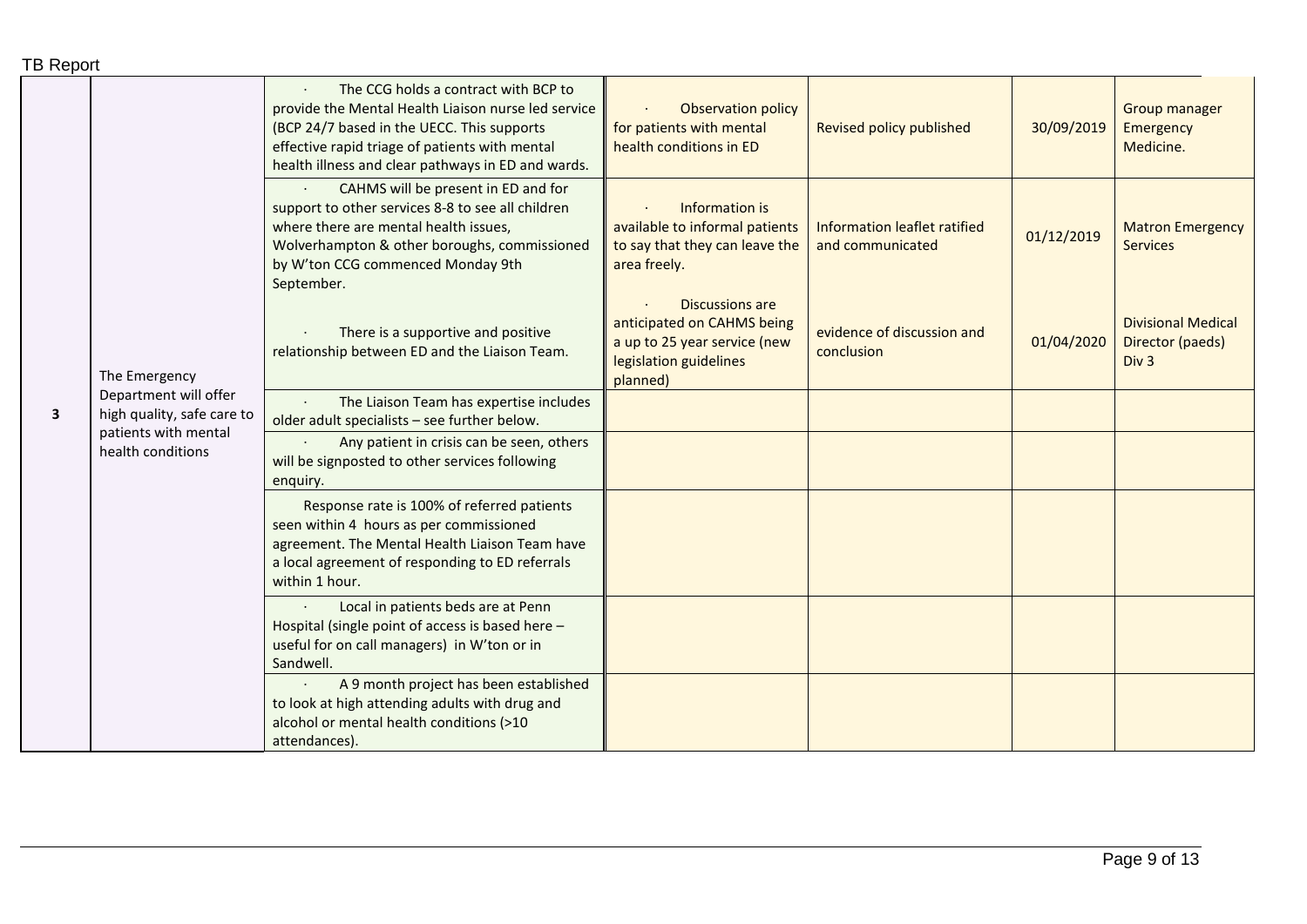| <b>TB Report</b> |                                                                             |                                                                                                                                                                                                                                                                                                          |                                                                 |                                           |            |                                      |
|------------------|-----------------------------------------------------------------------------|----------------------------------------------------------------------------------------------------------------------------------------------------------------------------------------------------------------------------------------------------------------------------------------------------------|-----------------------------------------------------------------|-------------------------------------------|------------|--------------------------------------|
|                  |                                                                             | o Security staff have access to<br>Mental Health first aid course and 15/19 are<br>trained in restraint. At present security guards<br>complete IKON - Restrictive Physical Intervention<br>Training courses.                                                                                            |                                                                 |                                           |            |                                      |
|                  |                                                                             | o The Trust has 19 security<br>guards, 15 completed Restrictive Physical<br>Intervention Training course in April and May<br>2019.                                                                                                                                                                       |                                                                 |                                           |            |                                      |
|                  |                                                                             | o 4 newly appointed officers<br>booked on for training 10th & 11th October 2019.                                                                                                                                                                                                                         |                                                                 |                                           |            |                                      |
|                  |                                                                             | The Mental Health assessment room<br>adheres to the Royal Collage of Psychiatrist<br>Guidelines for The Management of Self Harm in<br>the Emergency Department and the NICE Clinical<br>guideline, Violence and Aggression: Short-term<br>Management in mental health, health and<br>community settings. |                                                                 |                                           |            |                                      |
|                  |                                                                             | DALT availability in ED                                                                                                                                                                                                                                                                                  |                                                                 |                                           |            |                                      |
|                  |                                                                             |                                                                                                                                                                                                                                                                                                          | Website update                                                  | Website reflects all current<br>resources | 01/11/2019 | Matron - Oncology<br>and Haematology |
|                  |                                                                             | Mental Health Liaison Team provides<br>support for mental health concerns/ distress                                                                                                                                                                                                                      | <b>Domestic Violence</b><br>policy for staff to be<br>developed | Policy published on intranet              | 01/12/2019 | Deputy Director of<br>Workforce      |
|                  |                                                                             | <b>Dementia Specialist Nurses</b><br>$\cdot$                                                                                                                                                                                                                                                             |                                                                 |                                           |            |                                      |
|                  | Over 65 year old<br>patients with mental                                    | <b>DALT</b>                                                                                                                                                                                                                                                                                              |                                                                 |                                           |            |                                      |
| 4                | health conditions<br>receive high quality safe<br>care whilst inpatients at | Safeguarding Team support DOLS,<br>safeguarding concerns, escalation and staff<br>supervision.                                                                                                                                                                                                           |                                                                 |                                           |            |                                      |
|                  | <b>RWT</b>                                                                  | LD Nurses x 3                                                                                                                                                                                                                                                                                            |                                                                 |                                           |            |                                      |
|                  |                                                                             | The patient experience team supports<br>advocacy roles & translation services as required.                                                                                                                                                                                                               |                                                                 |                                           |            |                                      |
|                  |                                                                             | There is an on- site social services team<br>to support safe discharge.                                                                                                                                                                                                                                  |                                                                 |                                           |            |                                      |
| 5                | There are suitable & up                                                     | <b>Ligature Policy</b>                                                                                                                                                                                                                                                                                   |                                                                 |                                           |            |                                      |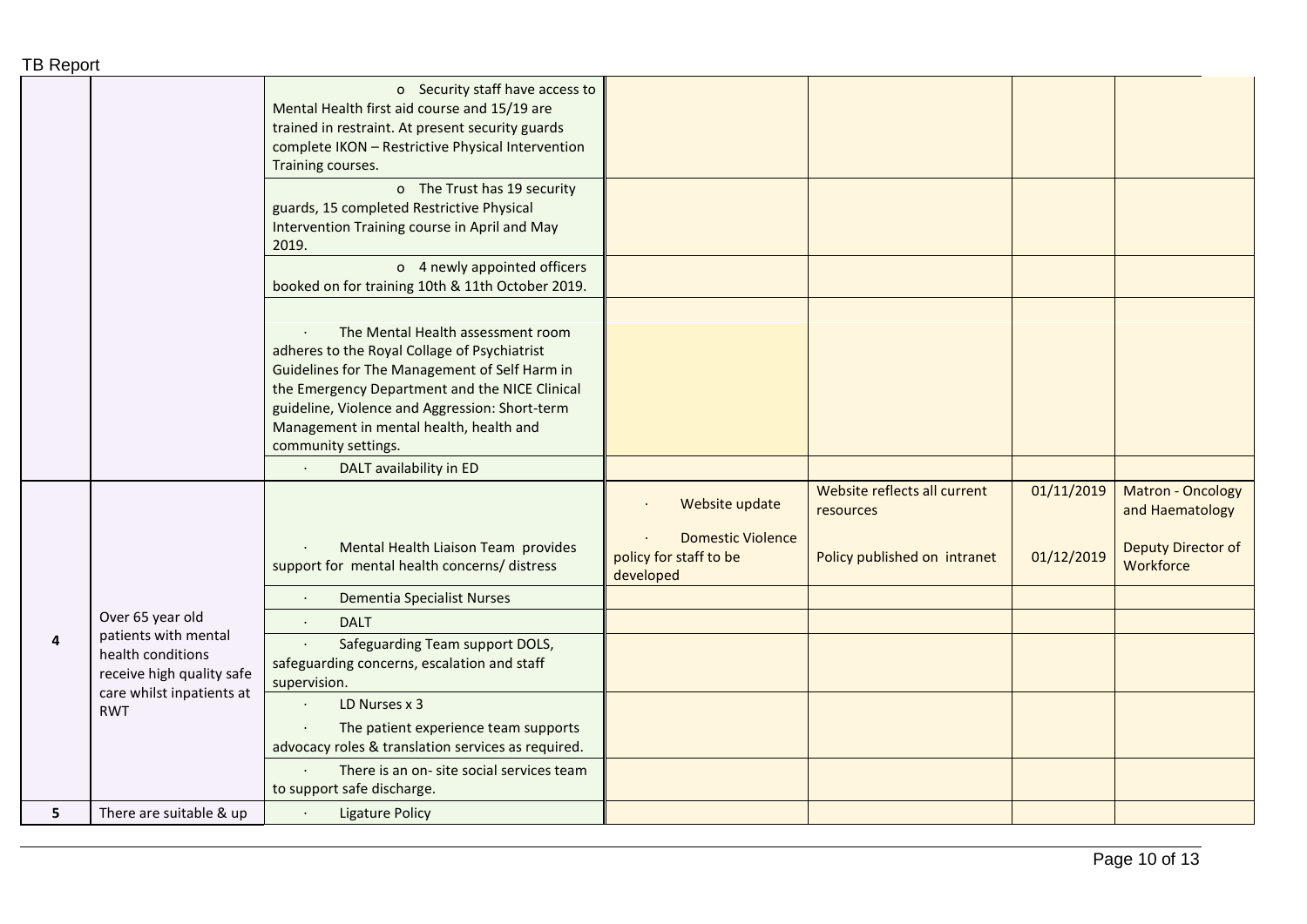#### TB Report to date policies and procedures to manage patients and staff with mental health conditions · SG policies · Managing allegations · Tool Kit – intranet – pull together document **6** There is access to psychological support for patients groups at specific risk Psychologist and Counselling teams attached to some of the areas i.e. Oncology, Haematology **BCPFT Physical Health Psychologists** cover the following areas - Amputation , Stroke, Renal, Chronic Pain, Dental, Adult Diabetes, Cardio Rehab, Respiratory, post ICU **7** Patients have access to mental health advocacy. · Independent Mental Health Capacity Assessors (IMCA's) can be accessed via Wolverhampton Local Authority – on web page check **8** There is a programme on MHA audit and feedback with action plans and improvement. · Audit on time for MH Liaison service to see patients in ED. · Programme on MHA audit and feedback with action plans and improvement to be developed. To include continuous audit on application of MH Act Audit tools as part of Mental Health Policy Diviental 01/12/2019 | Deputy CNO (VW) **9** There is evidence of patients' rights being fully explained and repeated as required No evidence · Audit to be developed - see also section 2 re SOPS Audit results **10** Environments are well managed to minimise self-harm Ligature policy **and the contract of the contract of the contract of the contract of the contract of the contract of the contract of the contract of the contract of the contract of the contract of the contract of the contr** assessment and plan. 100% high risk areas to have ligature risk assessment and plan. 10/09/2019 Deputy CNO (VW) Safe staffing Ligature cutters will be stored on crash trolleys in ED, AMU, ESU, A21, C21, C41, D7, maternity, WPNRU, Fairoak initially following training and update of crash trolley information Audit data 13/09/2019 Resuscitation Team Lead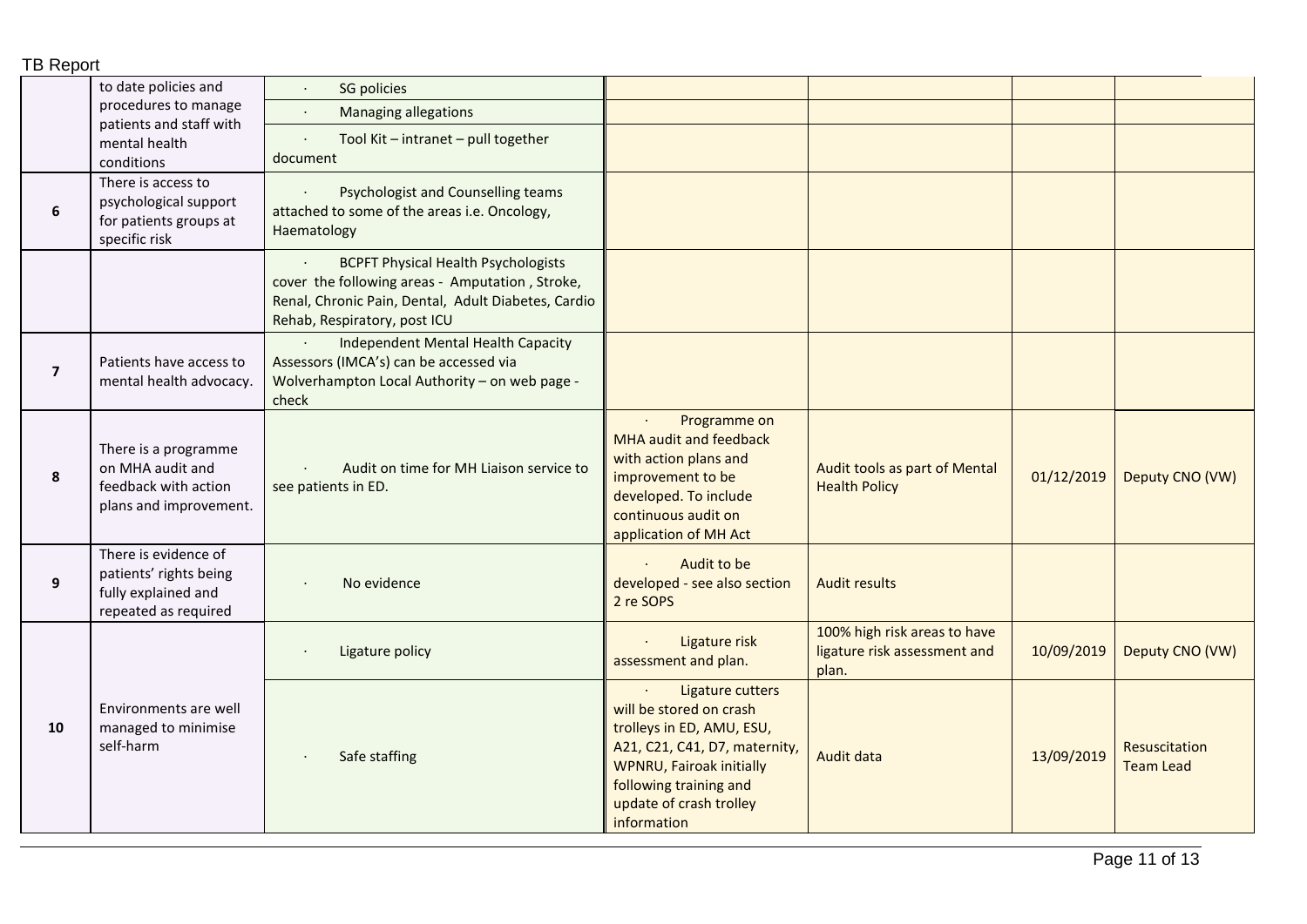|    |                                                                                          | <b>Education compliance</b>                                                                                                                                          |                                                                                                                   |                                                        |            |                                                |
|----|------------------------------------------------------------------------------------------|----------------------------------------------------------------------------------------------------------------------------------------------------------------------|-------------------------------------------------------------------------------------------------------------------|--------------------------------------------------------|------------|------------------------------------------------|
|    |                                                                                          | DRB/HR checks - policy                                                                                                                                               |                                                                                                                   |                                                        |            |                                                |
|    |                                                                                          | Environmental audits (sharps safety)<br>$\bullet$                                                                                                                    |                                                                                                                   |                                                        |            |                                                |
|    |                                                                                          | There is a mental Health Act                                                                                                                                         |                                                                                                                   |                                                        |            |                                                |
| 11 | Patients who are under<br>a mental health act are<br>safe during their<br>inpatient care | Coordinator (BCP) who is responsible for ensuring<br>that the mental health act is administered<br>appropriately if the patients required in patient<br>care at RWT. | On call managers<br>are aware of mental health<br>act timescales & where<br>patients are in terms of<br>detention | Audit plan and subsequent<br>data                      | 01/10/2019 | <b>Group manager</b><br>Emergency<br>Medicine. |
|    |                                                                                          | LeDaR recommendations are in place                                                                                                                                   | Revise paediatric<br>DNA policy to include actions<br>for LD/Children in care.                                    | 01/12/2019                                             | 01/12/2019 | <b>Matron Children's</b><br>services           |
|    |                                                                                          | LD patients are readily identifiable<br>through PAS                                                                                                                  | Develop process<br>to minimise DNA for adult LD<br>patients and make<br>reasonable adjustments.                   | SOP & audit plan available                             | 01/11/2019 | <b>HoN Safeguarding</b>                        |
| 12 | LD patients are safely<br>cared for                                                      | LD nursing team in place (3WTE LDRN's)<br>$\cdot$                                                                                                                    |                                                                                                                   |                                                        |            |                                                |
|    |                                                                                          | DOLs are audited and appropriate<br>$\cdot$                                                                                                                          | Maintain<br>$\ddot{\phantom{a}}$<br>improved appropriate DOLs<br>application numbers.                             | DOLS number and checks (51<br>applications in July 19) | 09/09/2019 | <b>HoN Safeguarding</b>                        |
|    |                                                                                          | A designated children's LD nurse is<br>responsible for children's services to provide<br>advice and support - this is a new development<br>and developing well.      |                                                                                                                   |                                                        |            |                                                |
| 13 | Risk relating to<br>MCA/detaining<br>patients/ and LD are<br>well managed                | Risk on risk register                                                                                                                                                |                                                                                                                   |                                                        |            |                                                |
|    |                                                                                          | There is a Staff Well-being strategic plan<br>that includes mental health as a core element                                                                          | <b>Staff Well-being</b><br>strategic plan                                                                         | October Board papers                                   | 01/10/2019 | Deputy Director of<br>Workforce                |
|    |                                                                                          | Mental Health First aid training rolled<br>out to 50 staff & ongoing                                                                                                 |                                                                                                                   |                                                        |            |                                                |
| 14 | Staff will have access to                                                                | Mental health First Aid trainers                                                                                                                                     |                                                                                                                   |                                                        |            |                                                |
|    | mental health support                                                                    | Schwartz rounds<br>$\bullet$                                                                                                                                         |                                                                                                                   |                                                        |            |                                                |
|    |                                                                                          | <b>Emotional intelligence</b><br>$\bullet$                                                                                                                           |                                                                                                                   |                                                        |            |                                                |
|    |                                                                                          | Stress & Burn out (delivered as part of<br>preceptorship training)                                                                                                   |                                                                                                                   |                                                        |            |                                                |